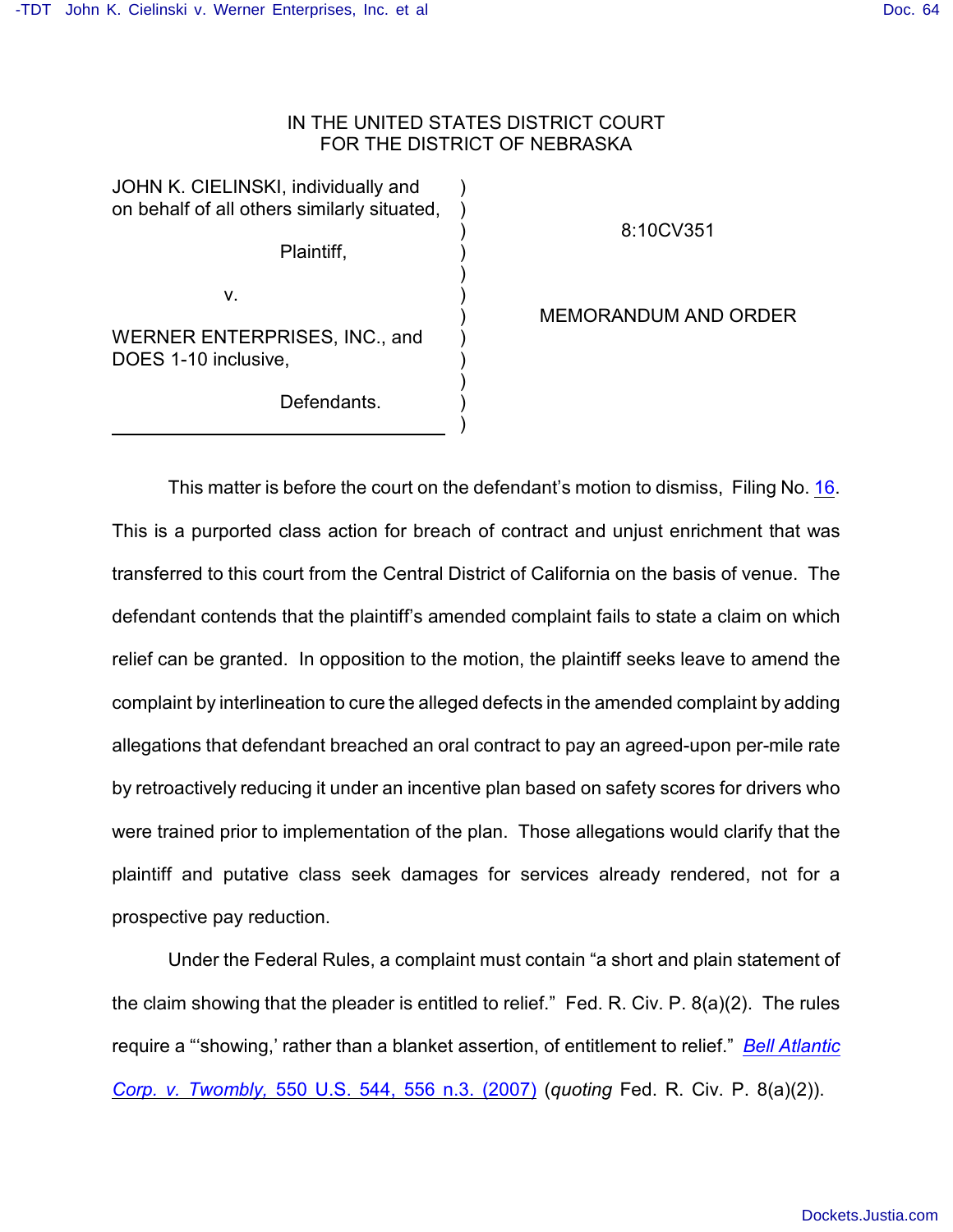"Specific facts are not necessary; the statement need only 'give the defendant fair notice of what the . . . claim is and the grounds upon which it rests.'" *[Erickson v. Pardus,](http://www.westlaw.com/find/default.wl?rs=CLWP3.0&vr=2.0&cite=551+U.S.+89)* 551 [U.S. 89, 93 \(2007\)](http://www.westlaw.com/find/default.wl?rs=CLWP3.0&vr=2.0&cite=551+U.S.+89) (*quoting Twombly*, 550 U.S. at 555). In order to survive a motion to dismiss under Fed. R. Civ. P. 12(b)(6), the plaintiff's obligation to provide the grounds for his entitlement to relief necessitates that the complaint contain "more than labels and conclusions, and a formulaic recitation of the elements of a cause of action will not do." *Twombly,* [550 U.S. at 555](http://www.westlaw.com/find/default.wl?rs=CLWP3.0&vr=2.0&cite=550+U.S.+555).

The factual allegations of a complaint are assumed true and construed in favor of the plaintiff, "even if it strikes a savvy judge that actual proof of those facts is improbable and 'that a recovery is very remote and unlikely.'" *Id.* (*quoting [Scheuer v. Rhodes](http://www.westlaw.com/find/default.wl?rs=CLWP3.0&vr=2.0&cite=416+U.S.+232)*, 416 [U.S. 232, 236 \(1974\)](http://www.westlaw.com/find/default.wl?rs=CLWP3.0&vr=2.0&cite=416+U.S.+232)). "On the assumption that all the allegations in the complaint are true (even if doubtful in fact)," the allegations in the complaint must "raise a right to relief above the speculative level." *Twombly,* [550 U.S. at 555-56](http://www.westlaw.com/find/default.wl?rs=CLWP3.0&vr=2.0&cite=550+U.S.+555). In other words, the complaint must plead "enough facts to state a claim for relief that is plausible on its face." *Id.* at 547. "A claim has facial plausibility when the plaintiff pleads factual content that allows the court to draw the reasonable inference that the defendant is liable for the misconduct alleged." *Ashcroft v. Iqbal*[, — U.S. —, —,129 S.](http://www.westlaw.com/find/default.wl?rs=CLWP3.0&vr=2.0&cite=129+S.Ct.+1937) Ct. 1937, 1949 (2009) (stating that the plausibility standard does not require a probability, but asks for more than a sheer possibility that a defendant has acted unlawfully.).

*Twombly* is based on the principles that (1) the tenet that a court must accept as true all of the allegations contained in a complaint is inapplicable to legal conclusions and (2) only a complaint that states a plausible claim for relief survives a motion to dismiss. *Id.* at —, 129 U.S. at 1949-50. Determining whether a complaint states a plausible claim for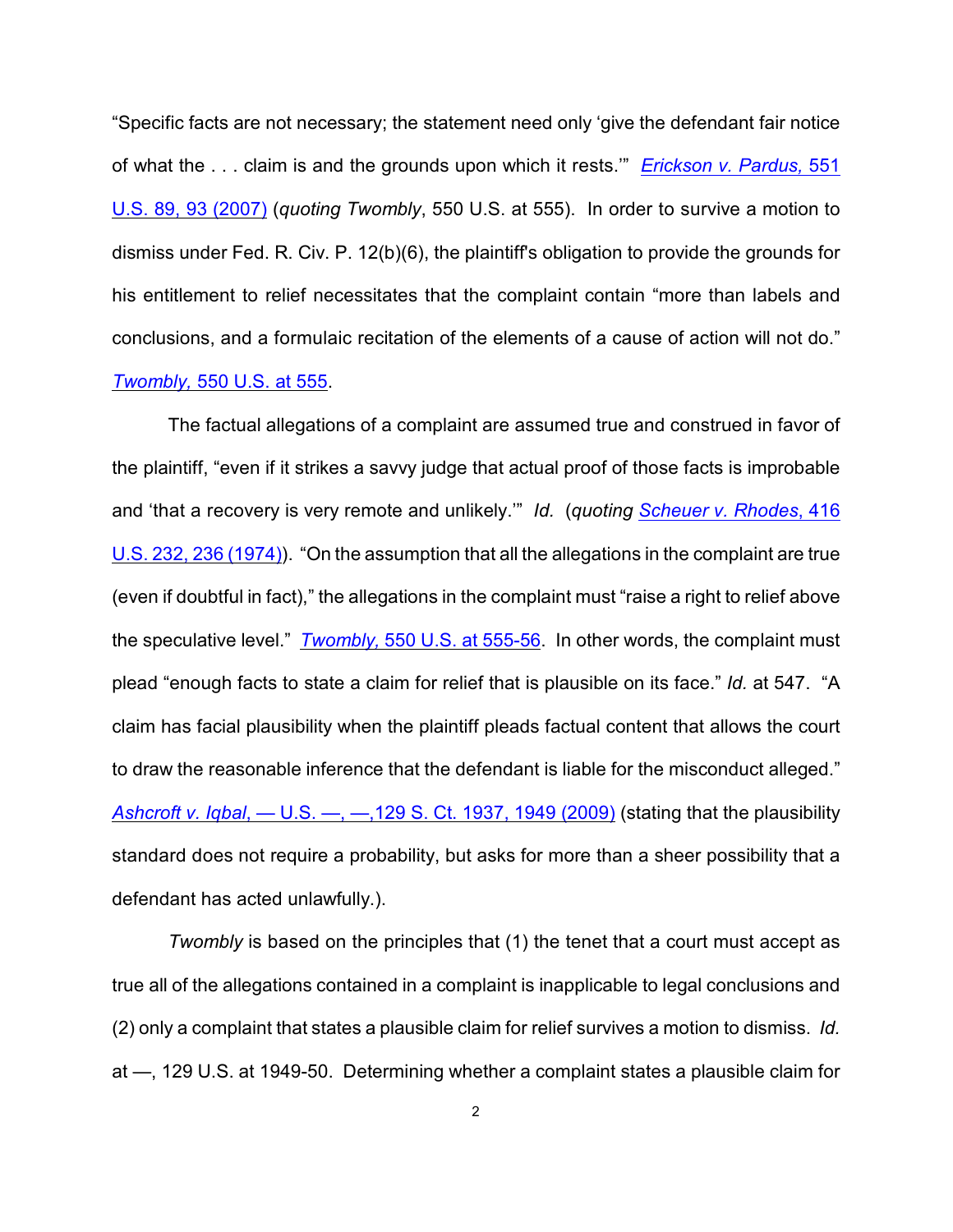relief is "a context-specific task" that requires the court "to draw on its judicial experience and common sense." *Id.* at —, 129 S. Ct. at 1950*.* Accordingly, under *Twombly*, a court considering a motion to dismiss may begin by identifying pleadings that, because they are no more than conclusions, are not entitled to the assumption of truth. *Id.* Although legal conclusions "can provide the framework of a complaint, they must be supported by factual allegations." *Id.* When there are well-pleaded factual allegations, a court should assume their veracity and then determine whether they plausibly give rise to an entitlement to relief. *Id.*

Thus, the court must find "enough factual matter (taken as true) to suggest" that "discovery will reveal evidence" of the elements of the claim. *Twombly,* [550 U.S. at 558](http://www.westlaw.com/find/default.wl?rs=CLWP3.0&vr=2.0&cite=550+U.S.+558), 556; *[Dura Pharms., Inc. v. Broudo,](http://www.westlaw.com/find/default.wl?rs=CLWP3.0&vr=2.0&cite=544+U.S.+336)* 544 U.S. 336, 347 (2005) (explaining that something beyond a faint hope that the discovery process might lead eventually to some plausible cause of action must be alleged). When the allegations in a complaint, however true, could not raise a claim of entitlement to relief, the complaint should be dismissed for failure to set a claim under Fed. R. Civ. P. 12(b)(6). *Twombly,* [550 U.S. at 558](http://www.westlaw.com/find/default.wl?rs=CLWP3.0&vr=2.0&cite=550+U.S.+558); *Iqbal,* [— U.S. at —,](http://www.westlaw.com/find/default.wl?rs=CLWP3.0&vr=2.0&cite=129+S.Ct.+1950) [129 S. Ct. at 1950](http://www.westlaw.com/find/default.wl?rs=CLWP3.0&vr=2.0&cite=129+S.Ct.+1950) (stating that "where the well-pleaded facts do not permit the court to infer more than the mere possibility of misconduct, the complaint has alleged—but it has not 'show[n]'—'that the pleader is entitled to relief.'").

With the proposed revisions, the court finds that the plaintiff's amended compliant would state a claim for breach of contract. Further, the amended complaint sets forth allegations that state a claim for unjust enrichment under equitable principles. Accordingly,

3